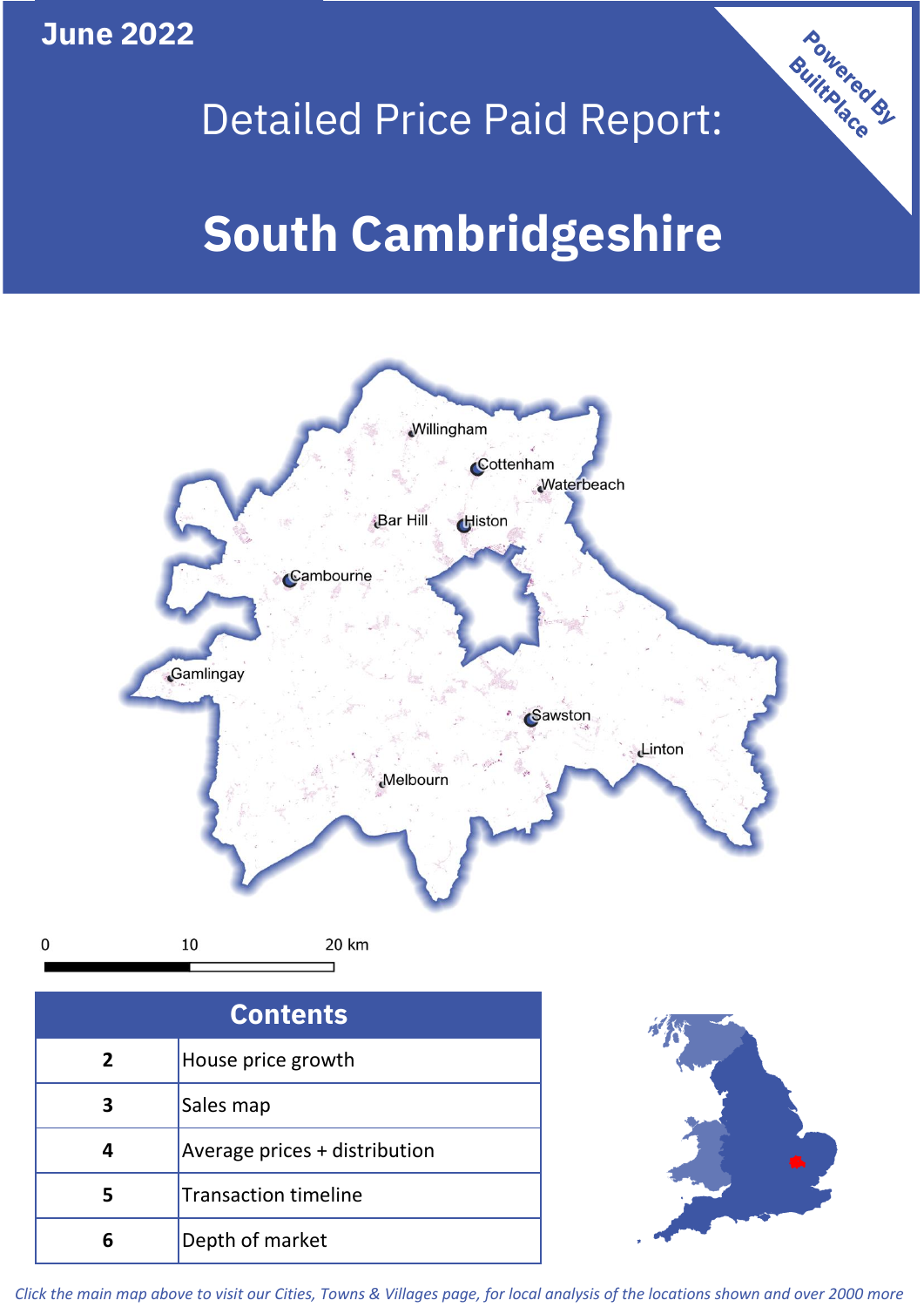#### **Headline Data**

|                     | <b>Current level</b> | 3 month  | <b>Annual</b> | '5 year | 10 year |
|---------------------|----------------------|----------|---------------|---------|---------|
| <b>House prices</b> | £456,952             | 4.8%     | 12.4%         | 21.1%   | 77.6%   |
| <b>Transactions</b> | 2,388                | $-14.3%$ | 10.6%         | $0.7\%$ | 4.1%    |

# **House Price Growth (April 2022 data)**

#### *Annual Change in House Prices*



House prices in South Cambridgeshire grew by 12.4% in the 12 months to April 2022 (based on 3-month smoothed data). By comparison national house prices grew by 10.7% and prices in the East of England grew by 11.6% over the same period.

South Cambridgeshire house prices are now 68.8% above their previous peak in 2007, compared to +64.9% for the East of England and +52.9% across England.



#### *Year-To-Date Change in House Prices, December to April*

Local prices have grown by 6.1% in 2022 so far, compared to growth of 4.2% over the same period last year.

#### *Source: OS OpenData; UK House Price Index (Contains HM Land Registry data © Crown copyright)*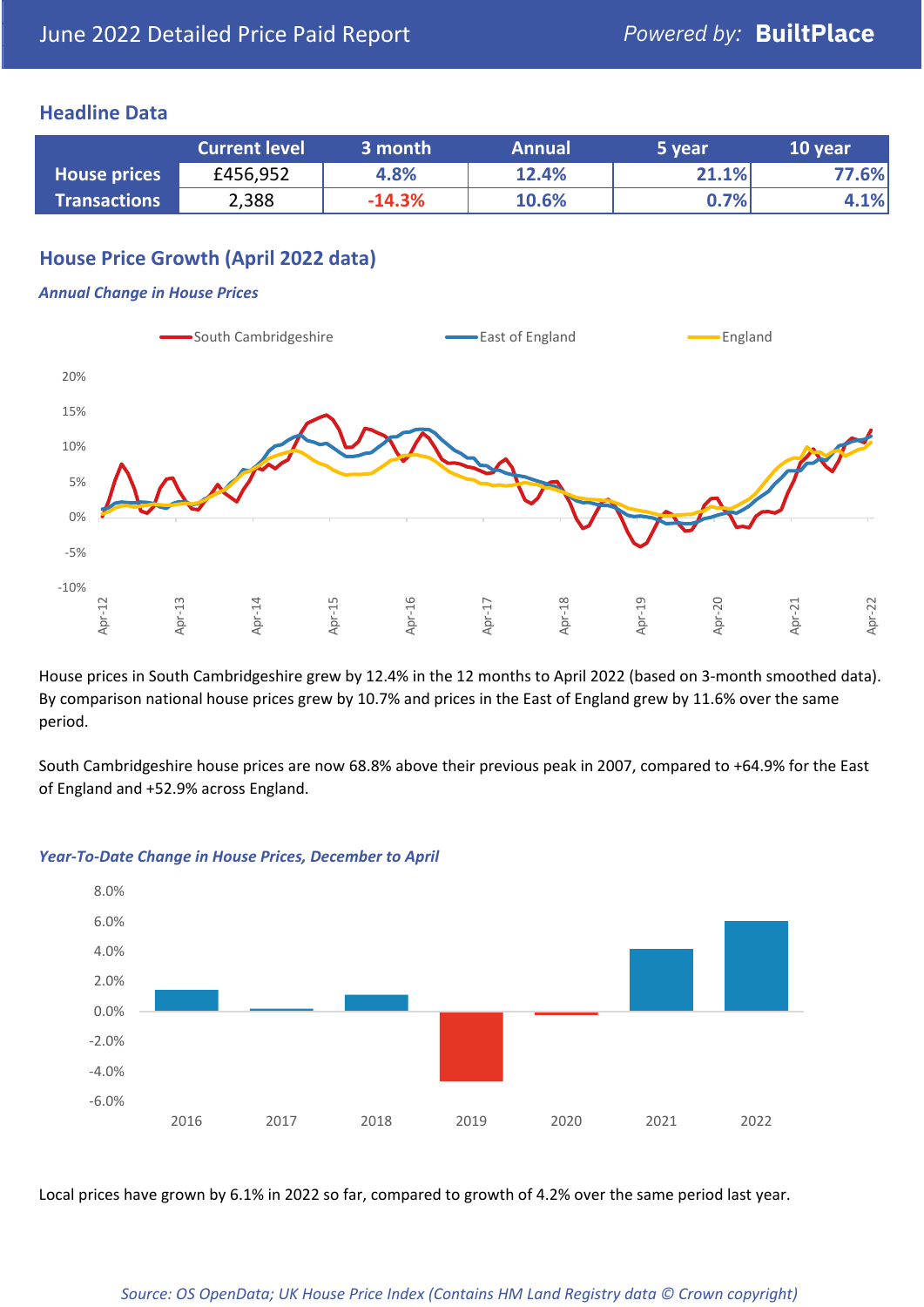# **House Price Map**

*12 months to April 2022*



*Each point is one postcode, coloured by the average value relative to all sales in this local authority (price bands are LA-specific quintiles).*

# **Map Key**

| Min      |
|----------|
| Up to    |
| £277,000 |
| £348,000 |
| £430,000 |
| £575,000 |
|          |

| Min      | Max      |                            |
|----------|----------|----------------------------|
| Up to    | £277,000 | 1st quintile / lowest 20%  |
| £277,000 | £348,000 | 2nd quintile               |
| £348,000 | £430,000 | 3rd quintile               |
| £430,000 | £575,000 | 4th quintile               |
| £575,000 | and over | 5th quintile / highest 20% |

*Source: OS OpenData; UK House Price Index (Contains HM Land Registry data © Crown copyright)*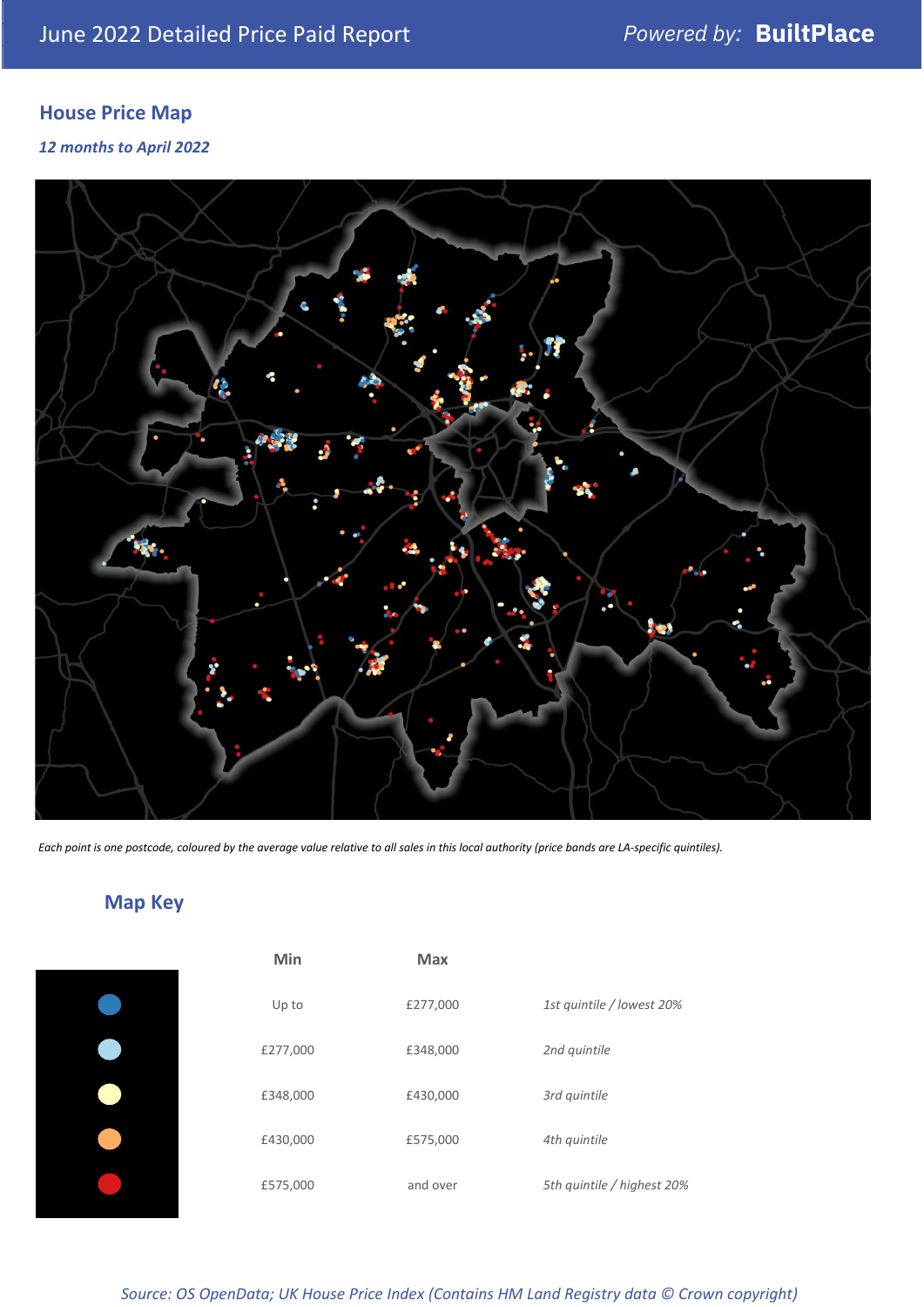# **Average House Price by Property Type**

#### *12 months to April 2022*



|                 | <b>New</b> | <b>Second hand</b> |  |  |
|-----------------|------------|--------------------|--|--|
| <b>Flat</b>     | £219,000   | £210,127           |  |  |
| <b>Terraced</b> | £557,500   | £312,356           |  |  |
| Semi-detached   | £387,583   | £386,920           |  |  |
| <b>Detached</b> | £509,222   | £631,860           |  |  |

## **House Price Distribution by Year**

*All properties, by price band and calendar year (2020 = year to date)*

|                    | 1997 | 2002 | 2007 | 2012 | 2017 | 2019 | 2020 |
|--------------------|------|------|------|------|------|------|------|
| <b>Under £100k</b> | 62%  | 10%  | 2%   | 3%   | 1%   | 0%   | 1%   |
| £100-200k          | 32%  | 57%  | 29%  | 28%  | 7%   | 6%   | 4%   |
| E200-300k          | 4%   | 22%  | 39%  | 38%  | 24%  | 20%  | 23%  |
| £300-400k          | 0%   | 7%   | 16%  | 17%  | 28%  | 27%  | 23%  |
| £400-500k          | 0%   | 2%   | 7%   | 9%   | 17%  | 19%  | 15%  |
| £500k-1m           | 0%   | 2%   | 6%   | 6%   | 21%  | 25%  | 31%  |
| £1-2m              | 0%   | 0%   | 0%   | 0%   | 2%   | 2%   | 3%   |
| <b>Over £2m</b>    | 0%   | 0%   | 0%   | 0%   | 0%   | 0%   | 1%   |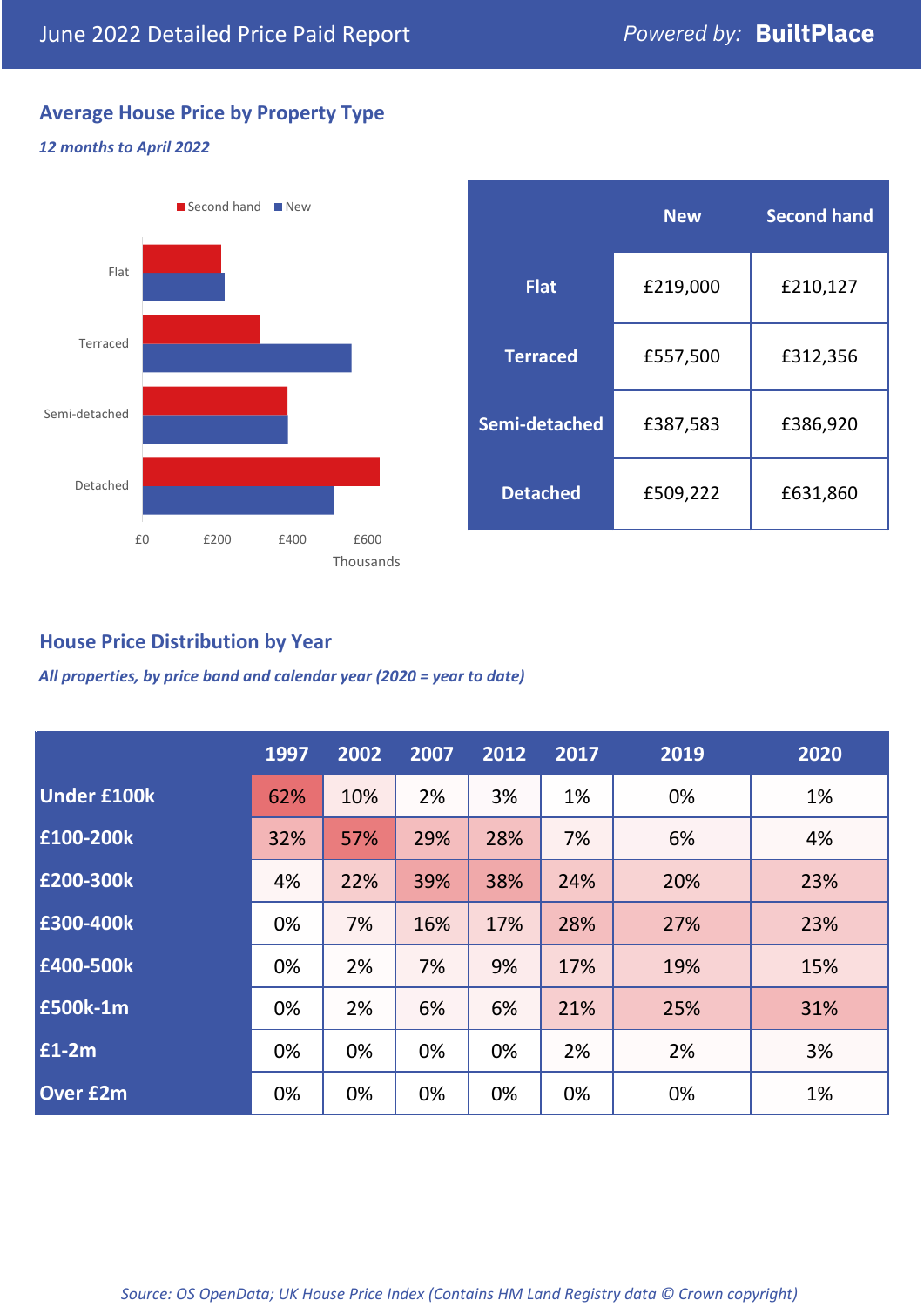# **Transactions (February 2022 data)**

*Annual Transactions, Indexed (2001-05 average = 100)*



There were 2,388 transactions in South Cambridgeshire during the 12 months to February 2022. This is 80% of the average from 2001-05 and suggests activity is below pre-downturn levels.

Transactions in South Cambridgeshire have fallen by 17.9% since 2014, compared to changes of -11.5% for East of England and -7.7% for England.



#### *Cash and New Build Sales as % of Total, by Year*

*Note: The data on this page EXCLUDES transactions identified as transfers under a power of sale/repossessions, buy-to-lets (where they can be identified by a mortgage), and transfers to non-private individuals - i.e. it comprises only Land Registry 'A' data.*